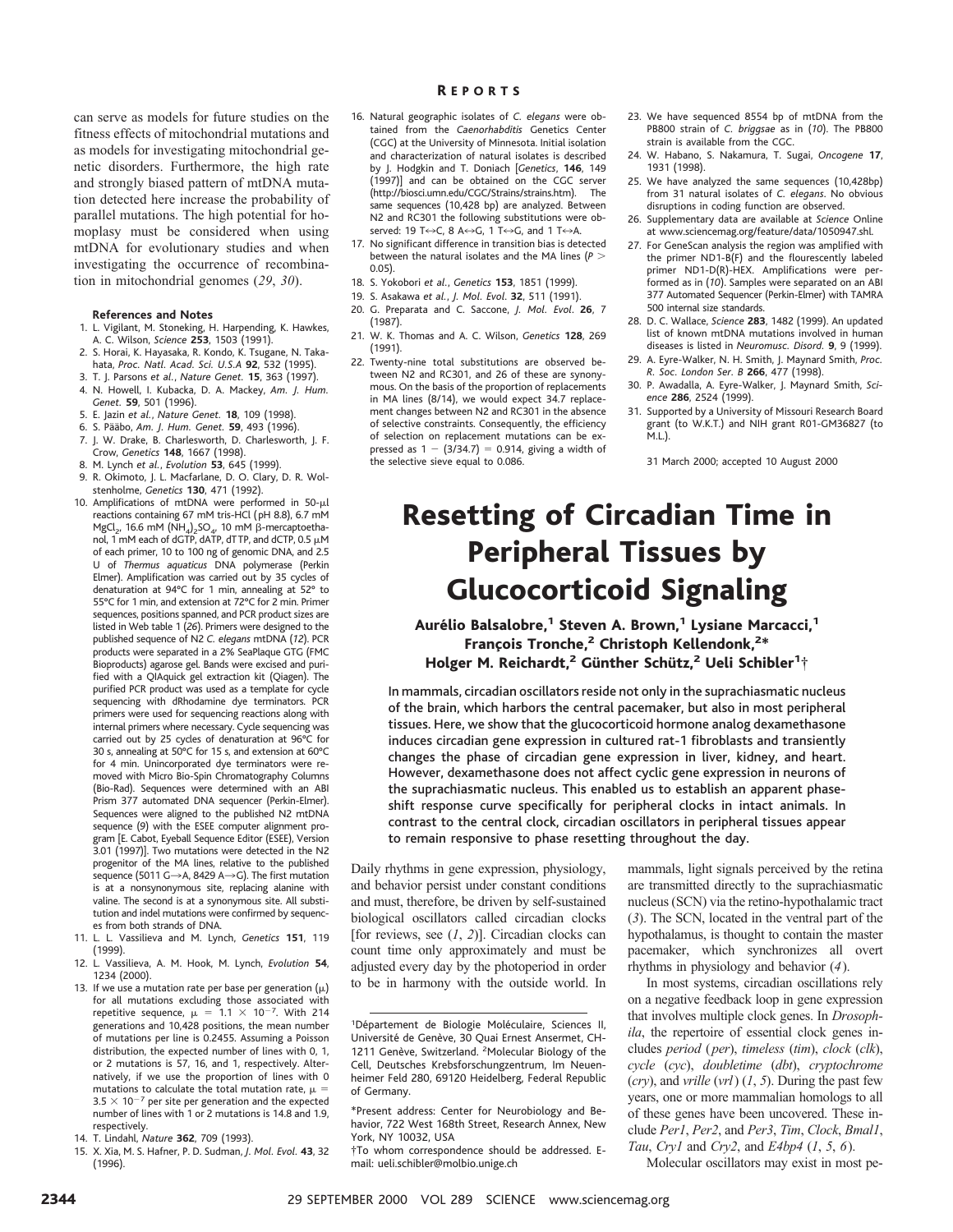ripheral cells of *Drosophila* (*7*), zebrafish (*8*), and mammals (*9*, *10*). In *Drosophila* and zebrafish, the peripheral clocks can be entrained directly by light (*11*–*14*). In mammals, it is thought that the phase of these peripheral timekeepers is reset by signals regulated by the SCN pacemaker (*10*). Because serum induces circadian gene expression in cultured rat-1 fibroblasts (*9*), one or more blood-borne factors must stimulate signal transduction pathways that influence the molecular oscillators in peripheral cells. Glucocorticoid hormones are particularly attractive candidates, because (i) they are secreted in daily cycles (*15*) and (ii) the glucocorticoid receptor (GR) is expressed in most peripheral cell types, but not in SCN neurons (*16*, *17*). The second point would be consistent with glucocorticoids as entraining signals, given that circadian gene expression has a different phase angle in the SCN and in peripheral tissues (*18*).

We first investigated whether a 1-hour treatment with the glucocorticoid dexamethasone (*19*) can induce circadian gene expression in rat-1 fibroblasts (Fig. 1). This treatment rapidly activates *Per1* expression (Fig. 1A) but, in contrast to a serum shock (*9*), does not activate Per2 mRNA levels above the slightly induced levels seen after treatment with the solvent alone (ethanol at 0.001%). We followed the accumulation pattern of circadian mRNAs during the 44 hours after the dexamethasone treatment (Fig. 1B). Similar to serum and unlike the solvent alone (Fig. 1C), dexamethasone elicits robust circadian gene expression of the clock genes *Per1*, *Per2*, *Per3*, and *Cry1* and the clock-controlled genes *Rev-erb*a and *Dbp*.

Next, we wished to determine whether dexamethasone can also affect peripheral oscillators in vivo. To discriminate between direct actions of this glucocorticoid analog on peripheral cell types and indirect actions via the SCN, we examined whether the absence of GR expression in the SCN of rats (*16*, *17*) also applies to mice. To this end, we hybridized mouse coronal brain sections (*20*) to a GR antisense RNA probe (*21*). Although strong to moderate signals

**Fig. 1**. Dexamethasone induces circadian gene expression in rat-1 fibroblasts grown in tissue culture. At the indicated time, whole cell RNA was extracted and examined by ribonuclease protection. The antisense RNA probes are indicated at the right hand side of the panels. TBP mRNA (a transcript that is not<br>induced by dexamethasone) dexamethasone) served as an internal control. Y (yeast RNA only) served as a negative control. (**A**) Induction of *Per1* expression by dexamethasone (Dex). EtOH, solvent treatment. (**B**) Induction of circafor GR mRNA can be observed for most brain regions (Fig. 2), few if any silver grains could be detected over the two SCNs (Fig. 2B) irrespective of the time of day at which the mice were killed (*22*). This suggests that GR mRNA does not accumulate to physiologically important levels in mouse SCN neurons. Hence, the effects of dexamethasone on circadian gene expression in peripheral tissues are unlikely to be mediated via the central SCN pacemaker. This hypothesis is confirmed by the inability of dexamethasone to shift the phase of the SCN (*23*).

Next, we measured the effect of dexamethasone on circadian liver gene expression in vivo. Dexamethasone 21-phosphate transiently induces *Per1* expression at all examined time points (*24*). If mice were injected before or during zenith levels (ZTs) at which Per1 mRNA accumulation normally reaches such levels (ZT6 to ZT14), injection resulted in prolonged and/or stronger expression of *Per1* (e.g., injections at ZT21 or ZT8). However, if the injections were performed after Per1 mRNA peak expression, a new surge of *Per1* expression was induced (see injection at ZT14 in Fig. 3A). Dexamethasone injection also resulted in transient phase shifts. For example, when dexamethasone was injected at ZT14, *Per1* expression was considerably delayed on the following day (Fig. 3A), although, in these experiments, circadian *Per1* gene expression was somewhat confounded by the dexamethasone-induced transient burst of *Per1* expression. To determine dexamethasone-induced phase shifts more accurately, we recorded the high-amplitude expression cycles of *Dbp* and *Rev-erb*a, two genes that are not induced transiently by dexamethasone.

To examine the response of peripheral oscillators around the clock, we injected mice with dexamethasone at 10 time points, and we monitored the temporal DBP and Rev-erba mRNA accumulation profiles for 36 to 60 hours. The data obtained for four different times of dexamethasone injection (ZT1, ZT5, ZT14, and ZT21) are compared with the data obtained with a control injection of solvent at ZT21 (Fig. 3, B and C). The control injections did not



dian gene expression by dexamethasone. (**C**) Injection of the solvent alone does not induce circadian gene expression in vitro.

affect circadian gene expression at ZT1, ZT3, ZT5, ZT8, and ZT21 (*22*). On the basis of these data, we estimated that strong phase delays were observed when dexamethasone was injected at ZT14 and ZT21, whereas injection of dexamethasone at ZT1 resulted in a phase advance (Fig. 3, B and C). In contrast, injection at ZT5 caused little if any change in the phase angle of DBP and Rev-erba mRNA expression (Fig. 3, B and C). An apparent phase-shift response curve (aPRC) (*25*) for liver was ob-



**Fig. 2.** GR mRNA does not accumulate to detectable levels in the SCN. Coronal brain sections containing the SCN were hybridized in situ to a 0.5 Kb<sup>35</sup>S-labeled GR antisense RNA probe spanning exons 6 through 9. After hybridization, sections were exposed to film for 1 week (**A**) and then were coated with Kodak NTB2 autoradiographic emulsion (KODAK Gmbh, Stuttgart, Germany) and exposed for 1 month at 4°C (**B**). After development of the emulsion, sections were colored with cresyl violet to stain nuclei (**C**). (A) Autoradiography of a coronal section harvested at ZT6. (B) Dark-field photograph of the in situ hybridized hypothalamus region (hybridization signals appear as reduced silver grains in white). VLTN, ventrolateral thalamic nucleus; PVHN, Paraventricular hypothalamic nucleus. (C) Lightfield photograph of the section presented in (B), showing cresyl violet–stained cell nuclei. Similar results were obtained at all other times examined ( ZT2, ZT10, ZT14, ZT18, and ZT22) (*22*). Magnification of (B) and (C) is threefold that of (A).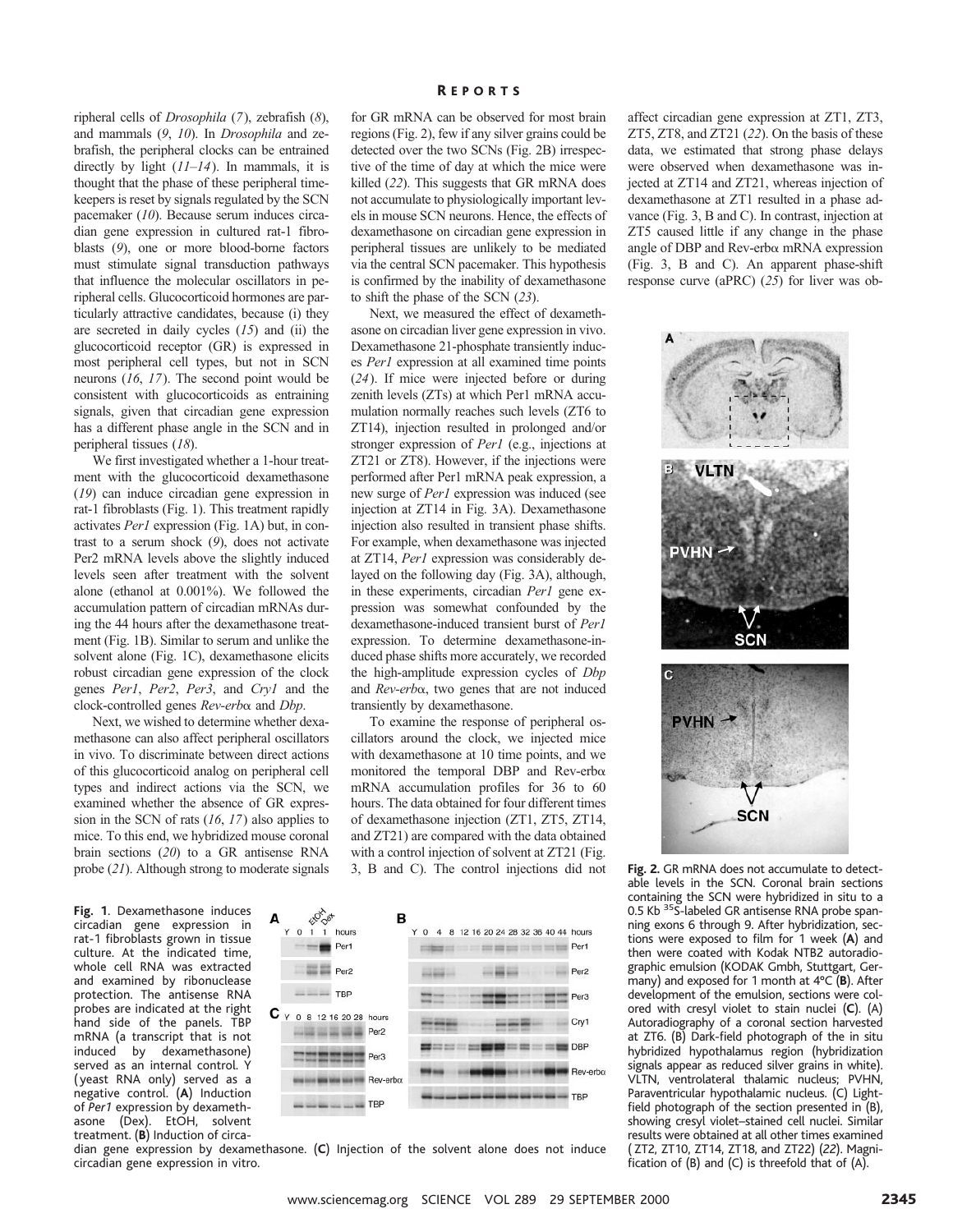

**Fig. 3.** Dexamethasone induces phase shifts in circadian gene expression in the periphery but not in the SCN. Dexamethasone-phosphate (Dex, 400  $\mu$ g/ml in PBS) or solvent (PBS with 1.5  $\mu$ l/ml of ethanol) were injected at different times into mice (2 µg/g body weight). Animals were killed after the times indicated. In each experiment, a TBP antisense RNA probe was included as an internal control (*22*) for a transcript whose cellular concentration remains constant throughout the day. (**A**) Circadian *Per1* expression in liver after dexamethasone injection. Compared with the stimulation of *Per1* expression observed in vitro, the activation observed in vivo was delayed by 2 to 4 hours (Fig. 1A) (*22*). (**B**) The levels

**Fig. 4.** The GR is required for dexamethasone-induced *Per1* expression and phase shifting. (**A**) Wild-type mice or GRAlfpCre mice with a liver-specific disruption of the GR gene were injected at ZT21 with dexamethasone-phosphate (Dex) or solvent as described in the legend to Fig. 3. Per1 and TBP mRNA accumulations were determined 5 hours after injection in liver, kidney, and heart. The low level of Per1 transcripts in the liver of the mutant mouse is probably contributed by nonparenchymal liver cells (fibroblasts, Kupffer cells, endothelial cells, etc). (**B**) Animals were treated as in (A), and



DBP and TBP mRNA levels were determined in liver, kidney, and heart at different times.

tained from these data by plotting the amplitudes of positive and negative phase shifts as a function of the circadian time of the dexamethasone injection (Fig. 3D).

The aPRC for liver oscillators shows an important difference from PRCs established for the SCN pacemaker. The PRCs obtained for the central clock consist of three time windows: a dead zone of about 12 hours during which no resetting is observed, and two windows of about 7 to 5 hours during which phase advances and phase delays are observed (*26*). In contrast, no extended dead zone can be observed in the aPRC of liver, indicating that the phase of peripheral oscillators can be changed throughout the 24-hour day.

To test whether dexamethasone can act on peripheral oscillators directly by cell-autonomous mechanisms, we examined the effect of dexamethasone on circadian gene expression in mutant mice (GRAlfpCre) with a hepatocytespecific inactivation of the GR gene (*27*). These mice do not accumulate GRs in hepatocytes and biliary duct cells, which constitute the vast majority of liver cells (*27*). Five hours after dexamethasone injection (ZT21), Per1 mRNA accumulation is strongly elevated in kidney and heart of both wild-type and mutant mice (Fig.



of DBP and Rev-erb $\alpha$  mRNAs were determined by ribonuclease protection experiments. (**C**) The signals obtained in ribonuclease protection assays for DBP and TBP transcripts were determined by scanning the gels The relative levels of DBP transcripts are given as DBP/TBP mRNA signal ratios on the *y* axis. Dotted lines indicate peak expression; differences indicate phase shift. (**D**) Dexamethasone-induced phase-shifts in the expression of DBP and Rev-erb $\alpha$  transcripts were recorded after injections at ZT1. ZT3, ZT5, ZT8, ZT10, ZT11, ZT14, ZT18, ZT21, and ZT23. Open circles, DBP mRNA; filled circles, Rev-erb $\alpha$  mRNA. For aesthetic reasons, the values obtained at ZT5 and ZT8 are shown at the beginning and the end of the PRC.

4A). However, *Per1* expression is only activated in the liver of wild-type mice and remains low in GRAlfpCre mice. Hence, a functional GR is necessary for the activation of *Per1* transcription after dexamethasone injection. A similar conclusion can be drawn for dexamethasoneinduced phase shifting. DBP mRNA accumulation was delayed by about 3 to 4 hours in liver, kidney, and heart of dexamethasone-injected wild-type mice and in kidney and heart of dexamethasone-injected GRAlfpCre mice (Fig. 4B). However, the phase of DBP mRNA accumulation was not affected in the liver of these mutant animals. Thus, the dexamethasone-mediated phase shifting of peripheral oscillators is a tissue-autonomous process.

The rhythmic secretion of glucocorticoids and their ability to phase shift peripheral clocks makes them valid candidates for signals establishing the link between the SCN pacemaker and peripheral oscillators. Yet, the phases of accumulation cycles for the mRNAs encoding DBP (Fig. 4B) and Per1, Per2, Per3, Cry1, and Rev-erba (*22*) are the same in livers of GRAlfpCre mutant and wild-type mice. Therefore, glucocorticoids cannot be the only signals setting the phase of peripheral clocks. That these hormones do, however, play a role in the entrainment of peripheral oscillators is suggested by recent experiments in which peripheral oscillators were uncoupled from the SCN pacemaker by restricted feeding (*28*).